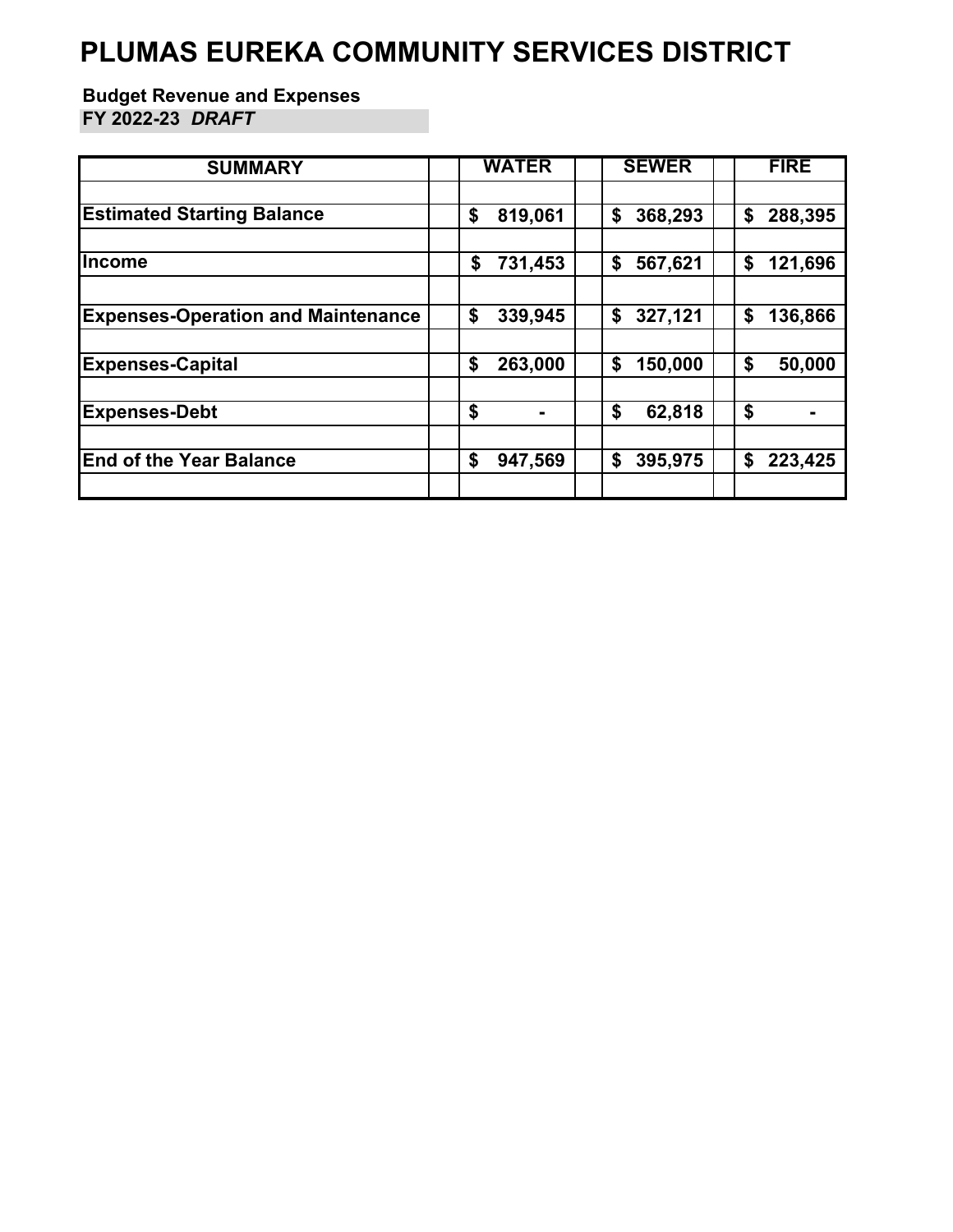|      | <b>Income Calculator</b>                                |                        |                 |    |                    |         |                                        |            |                          |                 |    |                 |  |
|------|---------------------------------------------------------|------------------------|-----------------|----|--------------------|---------|----------------------------------------|------------|--------------------------|-----------------|----|-----------------|--|
|      |                                                         |                        |                 |    |                    |         | Total Income and Balances: \$2,485,328 |            |                          |                 |    |                 |  |
|      | <b>Adopted</b>                                          |                        |                 |    |                    |         |                                        |            |                          |                 |    |                 |  |
|      |                                                         |                        |                 |    |                    |         |                                        |            |                          |                 |    | <b>Existing</b> |  |
|      |                                                         |                        | <b>Customer</b> |    |                    |         | FY 22/23                               |            | \$                       | %               |    | <b>Monthly</b>  |  |
|      |                                                         |                        | Count           |    |                    |         | Monthly Fee   Annual Income            |            | <b>Increase</b>          | <b>Increase</b> |    | Fee             |  |
| code |                                                         |                        |                 |    |                    |         |                                        |            |                          |                 |    |                 |  |
|      | <b>Water</b><br>Service Fee 3/4 inch                    |                        | 537             |    | \$67.00            |         | \$431,748                              |            | \$0.00                   | 0.0%            |    | \$67.00         |  |
|      | Service Fee 1 inch                                      |                        | 3               |    | \$94.60            |         | \$3,406                                |            | \$0.00                   | 0.0%            |    | \$94.60         |  |
|      | Service Fee 2 inch                                      |                        | $\overline{c}$  |    | \$246.38           |         | \$5,913                                |            | \$0.00                   | 0.0%            |    | \$246.38        |  |
|      | Standby                                                 |                        | 72              |    | \$27.84            |         | \$24,054                               |            | \$0.00                   | 0.0%            |    | \$27.84         |  |
|      |                                                         | subtotal               |                 |    |                    |         | \$465,120                              |            |                          |                 |    |                 |  |
|      | Capital Fee 3/4 inch                                    |                        | 609             |    | \$7.53             |         | \$55,029                               |            | \$0.00                   | 0.0%            |    | \$7.53          |  |
|      | Capital Fee 1 inch                                      |                        | 3               |    | \$12.55            |         | \$452                                  |            | \$0.00                   | 0.0%            |    | \$12.55         |  |
|      | Capital Fee 2 inch                                      |                        | $\overline{2}$  |    | \$40.16            |         | \$964                                  |            | \$0.00                   | 0.0%            |    | \$40.16         |  |
|      | Capital Fee Standy                                      |                        |                 |    | \$7.53             |         | \$0                                    |            | \$0.00                   | 0.0%            |    | \$7.53          |  |
|      |                                                         | subtotal               |                 |    |                    |         | \$56,445                               |            |                          |                 |    |                 |  |
|      | Debt Service 3/4 inch                                   |                        | 609             |    | \$27.84            |         | \$203,455                              |            | \$0.00                   | 0.0%            |    | \$27.84         |  |
|      | Debt Service 1 inch                                     |                        | 3               |    | \$46.39            |         | \$1,670                                |            | \$0.00                   | 0.0%            |    | \$46.39         |  |
|      | Debt Service 2 inch                                     |                        | 2               |    | \$148.46           |         | \$3,563                                |            | \$0.00                   | 0.0%            |    | \$148.46        |  |
|      | Debt Service Standby                                    |                        |                 |    | \$27.84            |         | \$0                                    |            | \$0.00                   | 0.0%            |    | \$27.84         |  |
|      |                                                         | subtotal               |                 |    |                    |         | \$208,688                              |            |                          |                 |    |                 |  |
|      | Interest                                                |                        |                 |    |                    |         | \$1,200                                |            |                          |                 |    |                 |  |
|      |                                                         | <b>Income subtotal</b> |                 |    |                    |         | \$731,453                              |            |                          |                 |    |                 |  |
|      | <b>Operational Reserve</b>                              |                        |                 |    |                    |         | \$82,000                               |            |                          |                 |    |                 |  |
|      | <b>Capital Reserves</b><br><b>Debt Service Reserves</b> |                        |                 |    |                    |         | \$537,061                              |            |                          |                 |    |                 |  |
|      |                                                         | Balance FY 21/22       |                 |    |                    |         | \$200,000<br>\$819,061                 |            |                          |                 |    |                 |  |
|      |                                                         |                        |                 |    | <b>Water Total</b> |         | \$1,549,339                            |            |                          |                 |    |                 |  |
|      |                                                         |                        |                 |    |                    |         |                                        |            |                          |                 |    |                 |  |
|      |                                                         |                        | <b>Customer</b> |    | <b>Monthly</b>     |         | FY 22/23                               |            |                          | %               |    | <b>Monthly</b>  |  |
|      | <b>Sewer</b>                                            |                        | Count           |    | Fee                |         | Annual Income   \$ Increase            |            |                          | <b>Increase</b> |    | Fee             |  |
|      | Service PEE                                             | Dev                    | 289             | \$ | 85.78 \$           |         | 297,485 \$                             |            | 0.85                     | 1.0%            | \$ | 84.93           |  |
|      | Service ESS                                             | Dev/BO                 | 3               | \$ | 67.27              | \$      | 2,422                                  | l \$       | 0.20                     | 0.3%            | \$ | 67.07           |  |
|      | Service ESS                                             | Dev/NBO                | $30\,$          | \$ | 85.78              | $\,$    | 30,881                                 | \$         | 0.85                     | 1.0%            | \$ | 84.93           |  |
|      | Service VAPP                                            | Dev/NBO                | $\overline{2}$  | \$ | 93.79              | \$      | 2,251                                  | \$         | 1.35                     | 1.5%            | \$ | 92.44           |  |
|      | Madora LF Service Fee                                   |                        | 8               | \$ | 4.25               | \$      | 408                                    | $\sqrt{3}$ | $\overline{\phantom{0}}$ | 0.0%            | \$ | 4.25            |  |
|      |                                                         | subtotal               |                 |    |                    | \$      | 333,447                                |            |                          |                 |    |                 |  |
|      | Capital PEE                                             | Dev                    | 289             | \$ | 24.11              | \$      | $83,613$ \$                            |            | 0.43                     | 1.8%            | \$ | 23.68           |  |
|      | Capital PEE                                             | UnDev                  | 14              | \$ | 24.11              | \$      | 4,050                                  | <b>\$</b>  | 0.43                     | 1.8%            | \$ | 23.68           |  |
|      | Capital ESS                                             | Dev/BO                 | 3               | \$ | 39.43              | \$      | 1,419                                  | l \$       | 0.92                     | 2.4%            | \$ | 38.51           |  |
|      | Capital ESS                                             | Dev/NBO                | 31              | \$ | 39.43              | \$      | 14,668                                 | l \$       | 0.92                     | 2.4%            | \$ | 38.51           |  |
|      | Capital ESS                                             | UnDev                  | 16              | \$ | 39.43              | \$      | 7,571                                  | \$         | 0.92                     | 2.4%            | \$ | 38.51           |  |
|      | Capital VAPP                                            | UnDev                  | 11              | \$ | 31.42              | \$      | 4,147                                  | $\sqrt{ }$ | 0.43                     | 1.4%            | \$ | 30.99           |  |
|      | Capital VAPP                                            | UD SA                  | $\mathbf{1}$    | \$ | 201.43             | \$      | 2,417                                  | <b>\$</b>  | 7.32                     | 3.8%            | \$ | 194.11          |  |
|      | Capital                                                 | subtotal               |                 |    |                    | \$      | 117,887                                |            |                          |                 |    |                 |  |
|      | Debt Service PEE                                        |                        | 289             | \$ | 18.69              | \$      | 64,817                                 | \$         | $\overline{\phantom{0}}$ | $0.0\%$         | \$ | 18.69           |  |
|      | Debt Service PEE Un Dev                                 |                        | 16              | \$ | 18.69              | \$      | 3,588                                  | \$         | $\overline{\phantom{0}}$ | 0.0%            | \$ | 18.69           |  |
|      | Debt Service ESS BO<br>43                               |                        |                 | \$ | 11.38              | \$      | 5,872                                  | \$         | ۰                        | 0.0%            | \$ | 11.38           |  |
|      | Debt Service ESS NBO<br>31                              |                        |                 | \$ | 53.86              | \$      | 20,036                                 | \$         | $\blacksquare$           | 0.0%            | \$ | 53.86           |  |
|      | Debt Service ESS UnDev<br>22                            |                        |                 | \$ | 53.86              | \$      | 14,219                                 | \$         | $\blacksquare$           | 0.0%            | \$ | 53.86           |  |
|      | Debt Service VAPP NBO                                   |                        | $\overline{c}$  | \$ | 53.86              | \$      | 1,293                                  | \$         | $\overline{\phantom{0}}$ | 0.0%            | \$ | 53.86           |  |
|      | Debt Sevice VAPP UD SA                                  |                        | $\mathbf{1}$    | \$ | 538.60             | \$      | 6,463                                  | \$         | $\blacksquare$           | 0.0%            | \$ | 538.60          |  |
|      | subtotal                                                |                        |                 |    |                    | \$      | 116,288                                |            |                          |                 |    |                 |  |
|      | Interest                                                |                        |                 |    |                    | \$      |                                        |            |                          |                 |    |                 |  |
|      |                                                         | Income subtotal        |                 |    | \$                 | 567,621 |                                        |            |                          |                 |    |                 |  |
|      | <b>Operational Reserves</b>                             |                        |                 |    |                    | \$      | Page 80,000                            |            |                          |                 |    |                 |  |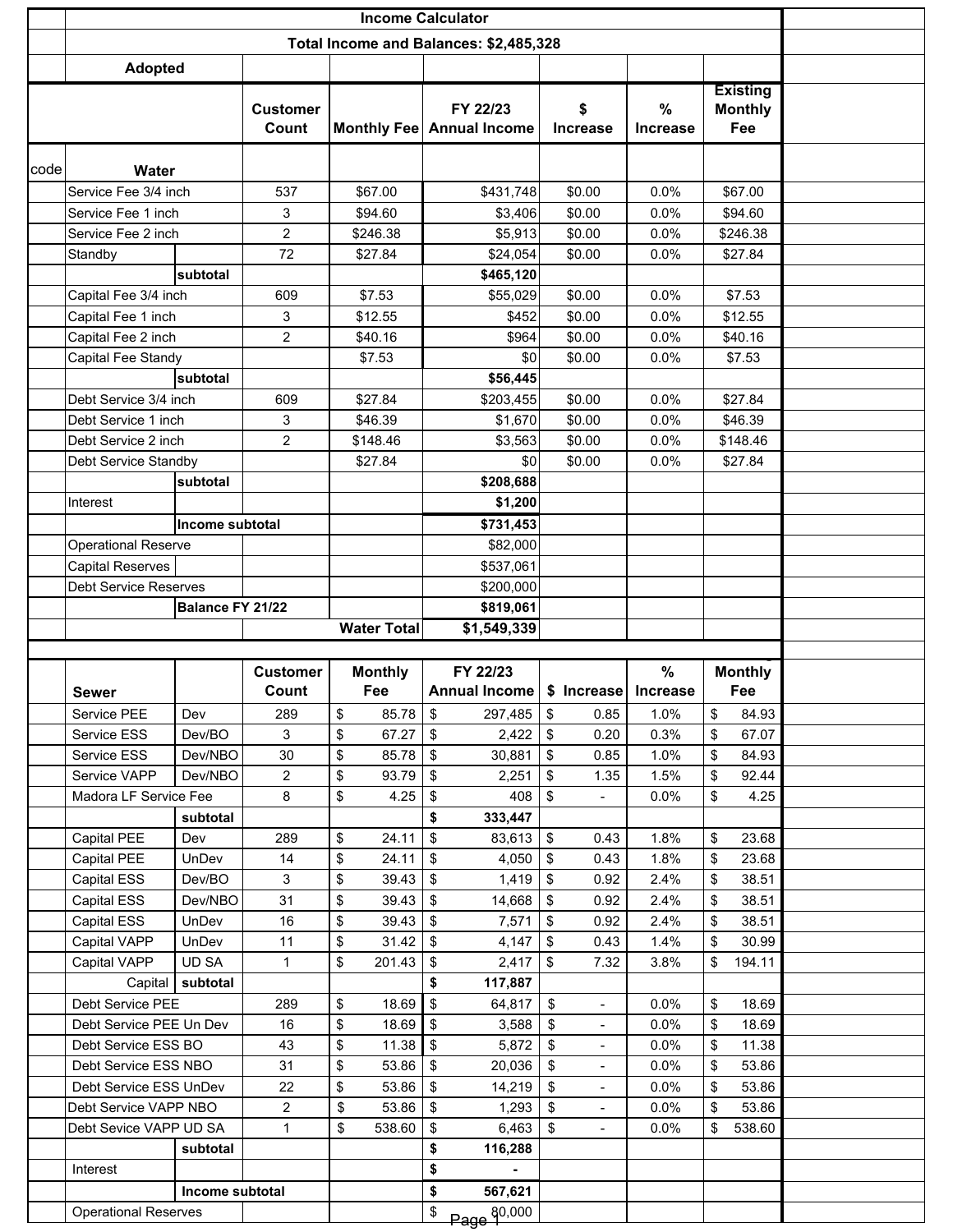| <b>Capital Reserves</b>                   |                              |                    |                    |                                 |                 |                 |                                   |  |
|-------------------------------------------|------------------------------|--------------------|--------------------|---------------------------------|-----------------|-----------------|-----------------------------------|--|
|                                           |                              |                    |                    | \$<br>223,293                   |                 |                 |                                   |  |
| <b>Debt Service Restricted Reserves</b>   |                              |                    |                    | \$<br>65,000                    |                 |                 |                                   |  |
|                                           |                              | Balance from 21/22 |                    | \$<br>368,293                   |                 |                 |                                   |  |
|                                           |                              |                    | <b>Sewer Total</b> | 935,914<br>$\overline{\bullet}$ |                 |                 |                                   |  |
|                                           |                              |                    |                    |                                 |                 |                 |                                   |  |
|                                           |                              | <b>Customer</b>    |                    | FY 22/23                        | \$              | %               | <b>Existing</b><br><b>Monthly</b> |  |
|                                           |                              | Count              |                    | Monthly Fee   Annual Income     | <b>Increase</b> | <b>Increase</b> | Fee                               |  |
| <b>Fire Operations</b>                    |                              |                    |                    |                                 |                 |                 |                                   |  |
| <b>PEE Assessment UnDev</b>               |                              | 83                 | \$4.47             | \$4,452                         | \$0.13          | 3.0%            | \$4.34                            |  |
| <b>PEE Assessment Dev</b>                 |                              | 535                | \$9.21             | \$59,117                        | \$0.27          | 3.0%            | \$8.94                            |  |
|                                           |                              |                    |                    |                                 |                 |                 |                                   |  |
| <b>ESS Protection Fee</b>                 |                              | 33                 | \$6.38             | \$2,526                         | \$0.00          | 0.0%            | \$6.38                            |  |
| <b>VAPP Protection Fee</b>                |                              | $\overline{2}$     | \$13.15            | \$316                           | \$0.38          | 3.0%            | \$12.77                           |  |
|                                           | subtotal                     |                    |                    | \$66,411                        |                 |                 |                                   |  |
| County Tax Revenue                        |                              |                    |                    | \$36,000                        |                 |                 |                                   |  |
|                                           | subtotal                     |                    |                    | \$102,411                       |                 |                 |                                   |  |
| <b>FEERAM UnDev</b>                       |                              | 83                 | \$1.50             | \$1,494                         | \$0.00          | 0.0%            | \$1.50                            |  |
| <b>FEERAM Dev</b>                         |                              | 535                | \$2.74             | \$17,591                        | \$0.00          | 0.0%            | \$2.74                            |  |
|                                           | subtotal                     |                    |                    | \$19,085                        |                 |                 |                                   |  |
| Interest                                  |                              |                    |                    | \$200                           |                 |                 |                                   |  |
|                                           | Income subtotal              |                    |                    | \$121,696                       |                 |                 |                                   |  |
| Operational Reserve Balance from FY 20/21 |                              |                    |                    | \$25,000                        |                 |                 |                                   |  |
| FEERAM Balance from FY 20/21              |                              |                    |                    | \$263,395                       |                 |                 |                                   |  |
|                                           | <b>Balance from FY 21/22</b> |                    |                    | \$288,395                       |                 |                 |                                   |  |
|                                           |                              |                    | <b>Fire Total</b>  | \$409,891                       |                 |                 |                                   |  |
|                                           |                              |                    |                    |                                 |                 |                 |                                   |  |
|                                           |                              |                    |                    |                                 |                 |                 |                                   |  |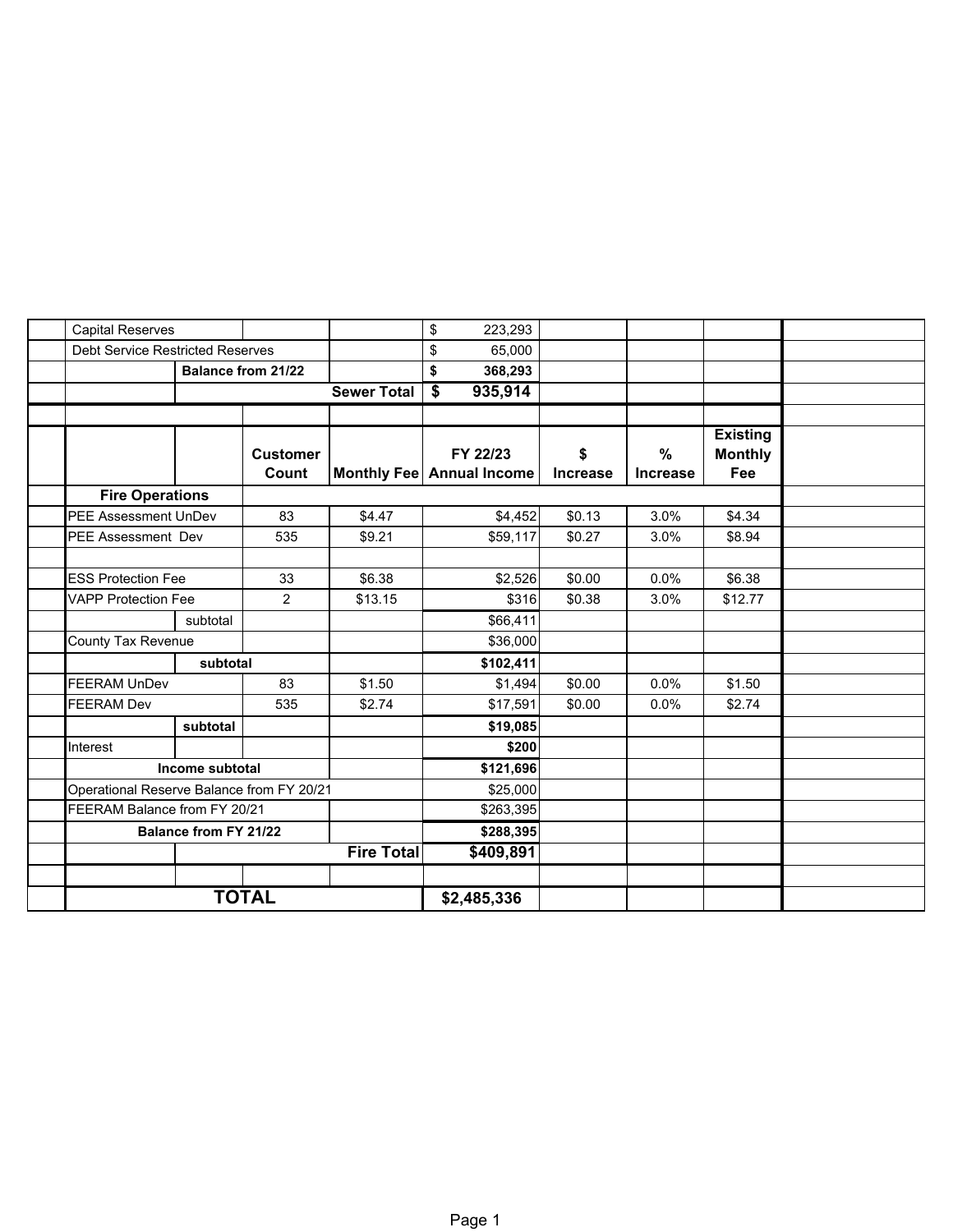### **Plumas Eureka Community Services District**

|                                  | <b>BUDGET</b>                      |               |                  |              |     |             |           |              |
|----------------------------------|------------------------------------|---------------|------------------|--------------|-----|-------------|-----------|--------------|
|                                  | FY 2022-23                         |               |                  |              |     |             |           |              |
|                                  | <b>Adopted: DRAFT</b>              |               |                  |              |     |             |           |              |
|                                  |                                    | <b>Water</b>  |                  | <b>Sewer</b> |     | <b>Fire</b> |           | <b>Total</b> |
| 36000 · SALARIES                 |                                    | \$<br>116,220 | \$               | 116,220      | \$  | 16,495      | \$        | 248,936      |
| 37000 OVERTIME SALARIES          |                                    | \$<br>1,494   | \$               | 1,494        | \$  | 332         | \$        | 3,321        |
| 37250 · PAGER DUTY               |                                    | \$<br>2,738   | \$               | 2,738        |     |             | \$        | 5,475        |
| 39250 · SICK LEAVE PAYOUT        |                                    | \$<br>73      | \$               | 73           |     |             | \$        | 145          |
| 39500 VACATION PAY OUT           |                                    | \$<br>2,055   | \$               | 2,055        | -\$ |             | \$        | 4,111        |
| 40000 · PAYROLL TAXES - EMPLOYER |                                    | \$<br>2,906   | \$               | 2,906        | \$  | 412         | \$        | 6,223        |
| 42000 MISCELLANEOUS EXPENSE      |                                    | \$<br>1,500   | \$               | 1,500        | \$  | 700         | \$        | 3,700        |
| 43000 · INSURANCE                |                                    |               |                  |              |     |             |           |              |
|                                  | <b>43001 LIABILITY INSURANCE</b>   | \$<br>7,500   | \$               | 7,500        | \$  | 20,000      | \$        | 35,000       |
|                                  | 43002 WORKMANS COMP INSURANCE      | \$<br>6,484   | \$               | 6,484        | \$  | 7,326       | \$        | 20,293       |
|                                  | 43003 EMPLOYER RETIREMENT BENEFITS | \$<br>9,567   | \$               | 9,567        | \$  | 1,440       | \$        | 20,574       |
|                                  | 43004 MEDICAL BENEFITS             | \$<br>41,998  | \$               | 41,998       | \$  | 6,322       | \$        | 90,317       |
|                                  | <b>43005 DENTAL BENEFITS</b>       | \$<br>1,441   | \$               | 1,441        | \$  | 217         | \$        | 3,100        |
|                                  | 43006 VISION BENEFITS              | \$<br>343     | \$               | 343          | \$  | 60          | \$        | 746          |
|                                  | 43008 - LIFE INSURANCE             |               |                  |              | \$  | 3,100       | \$        | 3,100        |
| Total 43000 · INSURANCE          |                                    | \$<br>67,332  | $\boldsymbol{s}$ | 67,332       | \$  | 38,465      | $\vert s$ | 173,130      |
| 45250 STIPENDS                   |                                    |               |                  |              | \$  | 24,000      | \$        | 24,000       |
| 45500-CALL REIMBURSEMENTS        |                                    |               |                  |              | \$  | 4,081       | \$        | 4,081        |
| 45750-TRAINING REIMBURSEMENTS    |                                    | \$<br>300     | \$               | 300          | \$  | 1,989       | \$        | 2,589        |
| 47000 · SAFETY                   |                                    | \$            | \$               |              | \$  | 2,500       | \$        | 2,500        |
| 48000 · TRAINING                 |                                    | \$<br>2,500   | \$               | 2,500        | \$  | 3,000       | \$        | 8,000        |
| 50000 - CHEMICALS                |                                    | \$<br>25,000  |                  |              |     |             | \$        | 25,000       |
| 51000 · SLUDGE REMOVAL           |                                    |               | \$               | 14,300       |     |             | \$        | 14,300       |
| 52000 · LAB SERVICES             |                                    | \$<br>9,000   | \$               | 20,000       |     |             | \$        | 29,000       |
| 53000 · OFFICE EXPENSE           |                                    |               |                  |              |     |             |           |              |
|                                  | 53001 OFFICE SUPPLIES              | \$<br>3,000   | \$               | 3,000        | \$  | 600         | \$        | 6,600        |
|                                  | 53002 COMPUTER/SOFTWARE            | \$<br>1,875   | \$               | 1,875        | -\$ | 250         | \$        | 4,000        |
|                                  | 53003 COPY MACHINE/PRINTING JOBS   | \$<br>1,250   | \$               | 1,250        | \$  | 625         | \$        | 3,125        |
|                                  | 53004 CONTINUING EDUCATION         | \$<br>500     | \$               | 500          | \$  |             | \$        | 1,000        |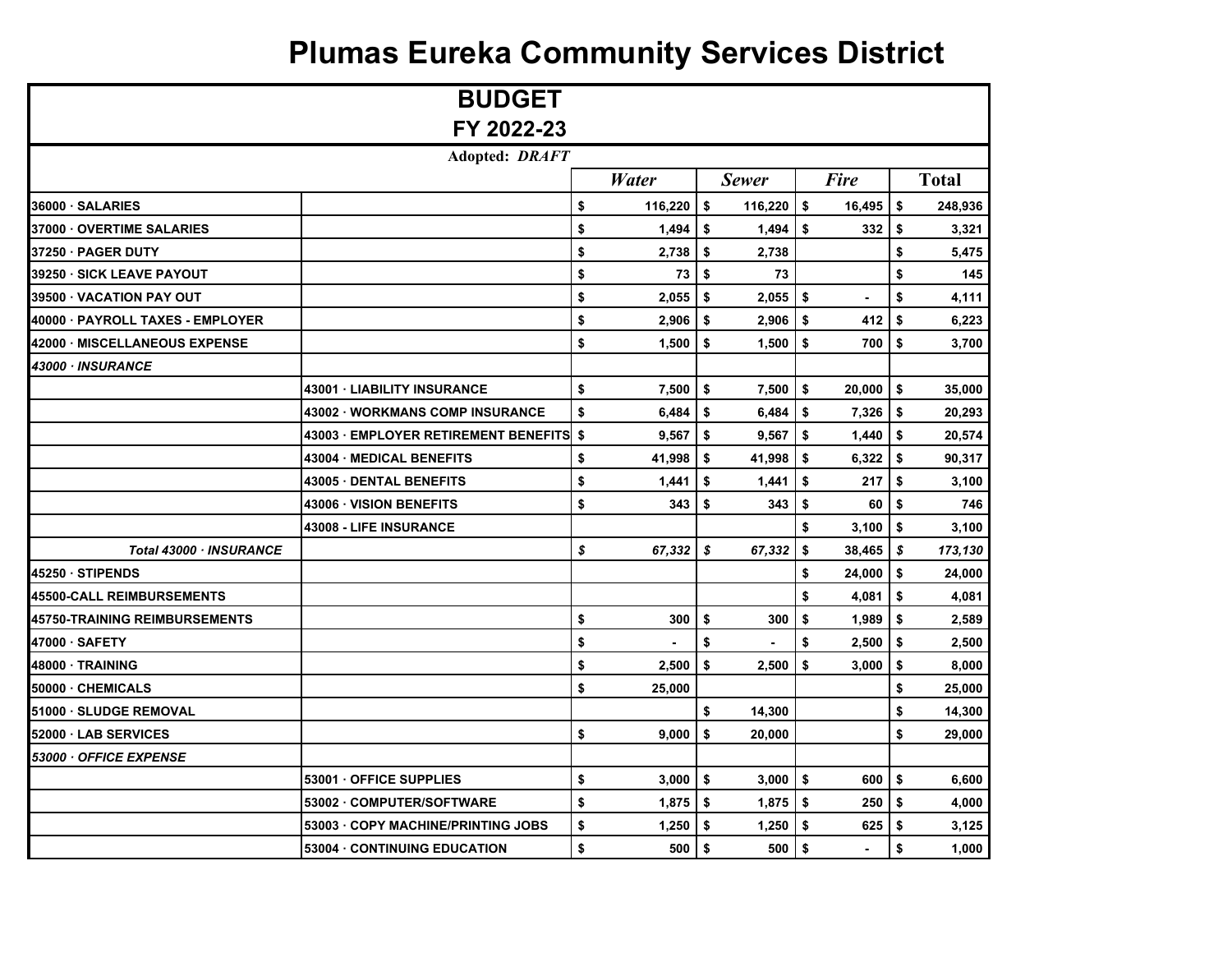|                                     | <b>53005 MILEAGE REIMBURSEMENT</b> | \$               | 400    | \$       | 400              | \$  | 1,000          | l \$ | 1,800  |
|-------------------------------------|------------------------------------|------------------|--------|----------|------------------|-----|----------------|------|--------|
|                                     | <b>53006 POSTAGE AND DELIVERY</b>  | \$               | 1,600  | \$       | 1,100            | \$  | 600            | -\$  | 3,300  |
|                                     | 53007 BANK SERVICE CHARGES         | \$               | 500    | \$       | 500              | \$  | 375            | \$   | 1,375  |
| Total 53000 · OFFICE EXPENSE        |                                    | \$               | 9,125  | - \$     | 8,625            | \$  | 3,450          | \$   | 21,200 |
| <b>5400 LICENSES</b>                |                                    |                  |        |          |                  |     |                |      |        |
|                                     | 54002 EMPLOYEE LICENCES            | \$               | 500    | \$       | 400              | \$  | 300            | \$   | 1,200  |
|                                     | 54003 - PERMITS                    | \$               | 4,500  | \$       | 6,500            | \$  |                | \$   | 11,000 |
|                                     | <b>54004-PROPERTY TAXES</b>        | \$               | 400    | \$       | 300 <sub>1</sub> | \$  | 100            | \$   | 800    |
| Total 54000 LICENSES                |                                    | $\boldsymbol{s}$ | 5,400  | -\$      | 7,200            | s.  | 400            | \$   | 13,000 |
| 55000 · MEMBERSHIP DUES             |                                    | \$               | 1,800  | \$       | 900              | \$  | 1,250          | \$   | 3,950  |
| 57000 UTILITIES                     |                                    |                  |        |          |                  |     |                | \$   |        |
|                                     | 57001 ELECTRICITY                  | \$               | 38,000 | -\$      | 39,000           | \$  | 1,000          | \$   | 78,000 |
|                                     | 57002 PHONE                        | \$               | 2,600  | \$       | 2,400            | \$  | 1,400          | \$   | 6,400  |
|                                     | 57003 INTERNET                     | \$               | 690    | <b>S</b> | 690              | \$  | 600            | -\$  | 1,980  |
|                                     | 57004 PROPANE                      | \$               | 1,453  | \$       | 1,453            | \$  | 1,000          | \$   | 3,906  |
|                                     | 57005 GARBAGE                      | \$               | 243    | \$       | 228              | \$  | 150            | -\$  | 621    |
| Total 57000 UTILITIES               |                                    | $\boldsymbol{s}$ | 42,986 | 5        | 43,771           | l s | 4,150          | \$   | 90,907 |
| 58000 · TOOLS & SUPPLIES            |                                    | \$               | 3,117  | \$       | 2,059            | \$  | 2,000          | \$   | 7,176  |
| 58100- EMS TOOLS & SUPPIES          |                                    |                  |        |          |                  | \$  | 500            | \$   | 500    |
| 59000 · PROFESSIONAL SERVICES       |                                    |                  |        |          |                  |     |                |      |        |
|                                     | 59001 ACCOUNTING SERVICES          | \$               | 12,000 | \$       | 12,000           | \$  | 12,000         | Ŝ.   | 36,000 |
|                                     | 59002 LEGAL SERVICES               | \$               | 2,500  | \$       | 2,500            | \$  | 625            | \$   | 5,625  |
|                                     | 59003 CONSULTING SERVICES          | \$               | 15,000 | \$       | $\bullet$        | \$  | $\blacksquare$ | \$   | 15,000 |
|                                     | 59004 ENGINEERING SERVICES         | \$               | 6,250  | \$       | 12,500           | \$  |                | \$   | 18,750 |
|                                     | 59006 COUNTY FEES                  | \$               | 50     | \$       | 50               | \$  | 50             | \$   | 150    |
|                                     | 59007 · ADVERTISING FEES           | \$               | 1,000  | \$       | 500              | \$  | 1,000          | Ŝ.   | 2,500  |
|                                     | 59008 · PEST MANAGEMENT            | \$               | 50     | -\$      | 50               | \$  | 50             | l \$ | 150    |
| Total 59000 · PROFESSIONAL SERVICES |                                    | $\boldsymbol{s}$ | 36,850 | S        | 27,600           | \$  | 13,725         | \$   | 78,175 |
| 60000 AUTOMOBILE EXPENSE            |                                    |                  |        |          |                  |     |                |      |        |
|                                     | 60001 FUEL                         | \$               | 1,749  | \$       | $1,749$ \$       |     | 7,417          | \$   | 10,914 |
|                                     | 60002 VEHICLE MAINTENANCE          | \$               | 2,500  | \$       | 2,500            | \$  | 5,000          | -\$  | 10,000 |
| Total 60000 AUTOMOBILE EXPENSE      |                                    | \$               | 4,249  | \$       | 4,249            | \$  | 12,417         | \$   | 20,914 |
| 61000 · GENERAL MAINTENANCE         |                                    |                  |        |          |                  |     |                |      |        |
|                                     | 61001 ROAD MAINTENANCE             | \$               | 2.000  |          |                  |     |                | \$   | 2,000  |

# **Plumas Eureka Community Services District**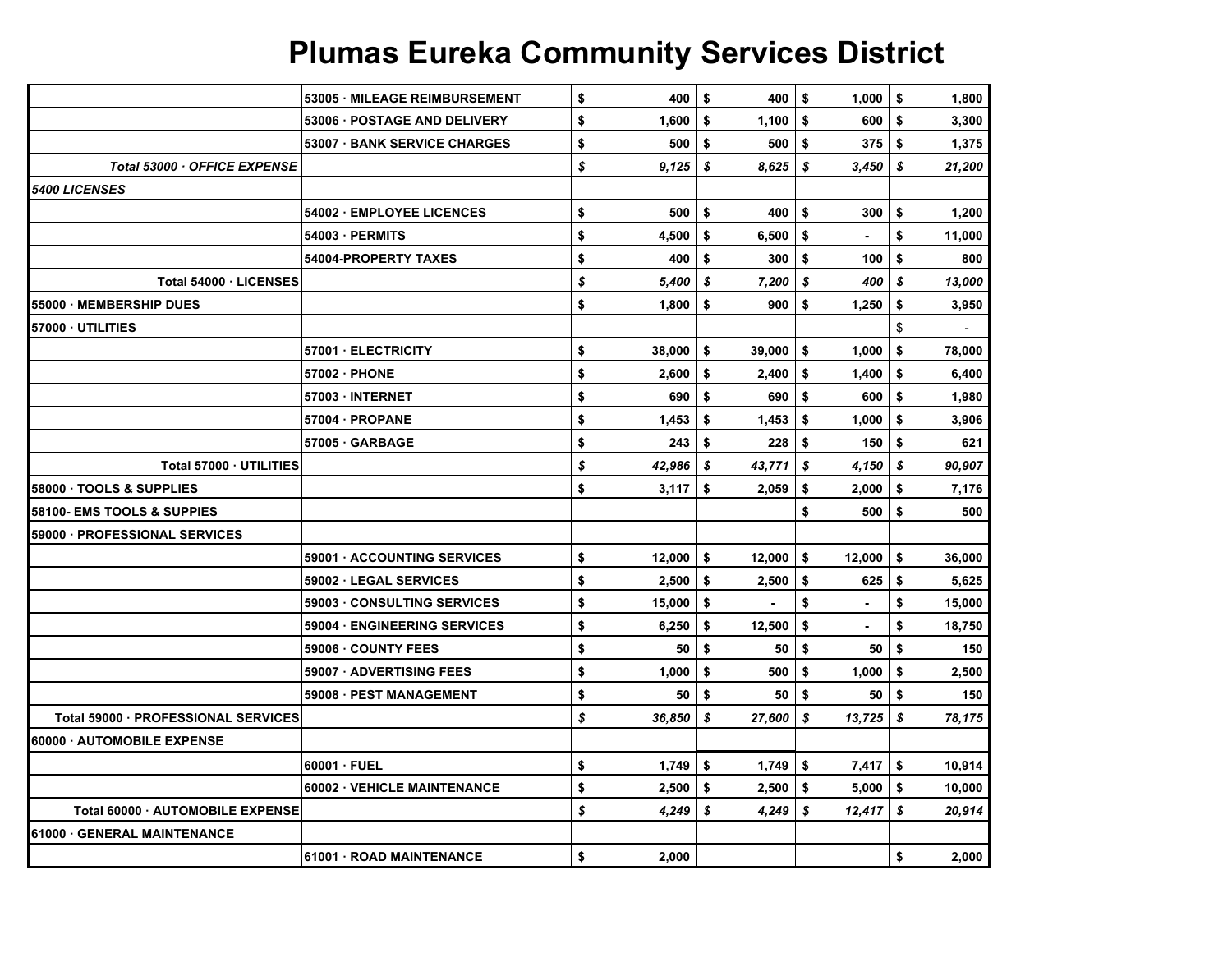## **Plumas Eureka Community Services District**

|                                       | 61002 GREENBELT MAINTENANCE         | \$                | 1,000       |                |         |                      | \$           | 1,000       |
|---------------------------------------|-------------------------------------|-------------------|-------------|----------------|---------|----------------------|--------------|-------------|
|                                       | 61003 HYDRANT MAINTENENANCE         | \$                | 1,000       |                |         |                      | \$           | 1,000       |
|                                       | 61004 · BUILDING MAINTENANCE        | \$                | 1,000       | $\vert$ \$     | 1,000   | \$<br>1,000          | \$           | 3,000       |
| Total 61000 GENERAL MAINTENANCE       |                                     | \$                | 5,000       | \$             | 1,000   | \$<br>1,000          | \$           | 7,000       |
| 7100-UNIFORMS                         |                                     |                   |             |                |         |                      |              |             |
|                                       | 71001-CSD EMPLOYEE UNIFORMS         | \$                | 300         | \$             | 300     |                      | \$           | 600         |
|                                       | 71002-FIRE DEPARTMENT UNIFORMS      |                   |             |                |         | \$<br>6,000          | \$           | 6,000       |
| <b>Total 7100 - UNIFORMS</b>          |                                     | \$                | 300         | \$             | 300     |                      | \$           | 6,600       |
|                                       |                                     |                   |             |                |         |                      |              |             |
| <b>O&amp;M EXPENSES</b>               |                                     | \$                | 339,945     | $\mathsf{I}$ s | 327,121 | \$<br>136,866        | \$           | 803,932     |
| 62000 WWTP #7 BOND EXPENSES           |                                     |                   |             | \$             | 62,818  |                      | \$           | 62,818      |
| 62600 WATER BOND EXPENSES             |                                     |                   |             |                |         |                      | \$           | ۰           |
| <b>63000 WATER RESERVES EXPENSES</b>  |                                     | \$                | 263,000     |                |         |                      | \$           | 263,000     |
| <b>64000 SEWER RESERVES EXPENSES</b>  |                                     |                   |             | \$             | 150,000 |                      | \$           | 150,000     |
| 65000 FEERAM EXPENSES                 |                                     |                   |             |                |         | \$<br>50,000         | \$           | 50,000      |
|                                       |                                     |                   |             |                |         |                      |              |             |
| <b>DEBT AND CAPITAL EXPENSES</b>      |                                     |                   | 263000      |                | 212818  | 50000                |              | 525818      |
|                                       |                                     |                   |             |                |         |                      |              |             |
| <b>Total Expenses</b>                 |                                     | \$                | 602,945     | \$             | 539,939 | \$<br>186,866        | \$           | 1,329,750   |
|                                       |                                     |                   |             |                |         |                      |              |             |
|                                       | From service Fees, Taxes            | \$                | 465,120     | \$             | 333,447 | \$<br>102,411        | \$           | 900,978     |
|                                       | From Capital Reserve Fees and Other | \$                | $56,445$ \$ |                | 117,887 | \$<br>19,285         | \$           | 193,616     |
|                                       | <b>From Debt Service Fees</b>       | \$                | 208,688     | \$             | 116,288 |                      | \$           | 324,976     |
|                                       | <b>From Interest</b>                | \$                | 1,200       |                |         | \$<br>200            |              |             |
| <b>Total Income</b>                   |                                     | \$                | 731,453     | \$             | 567,621 | \$<br>121,896        | \$           | 1,419,571   |
|                                       |                                     |                   |             |                |         |                      |              |             |
| <b>Net Income</b>                     |                                     | \$                | 128,508     | $\sqrt{3}$     | 27,682  | \$<br>$(64, 970)$ \$ |              | 89,820      |
|                                       |                                     |                   |             |                |         |                      |              |             |
| <b>Balances and Reserves (7/1/22)</b> |                                     | \$                | 819,061     | \$             | 368,293 | \$<br>288,395        | $\mathbf{s}$ | 1,475,749   |
|                                       |                                     |                   |             |                |         |                      |              |             |
|                                       | <b>End Balance 6/30/2023</b>        | $\boldsymbol{\$}$ | 947,569     | \$             | 395,975 | \$223,425            |              | \$1,566,969 |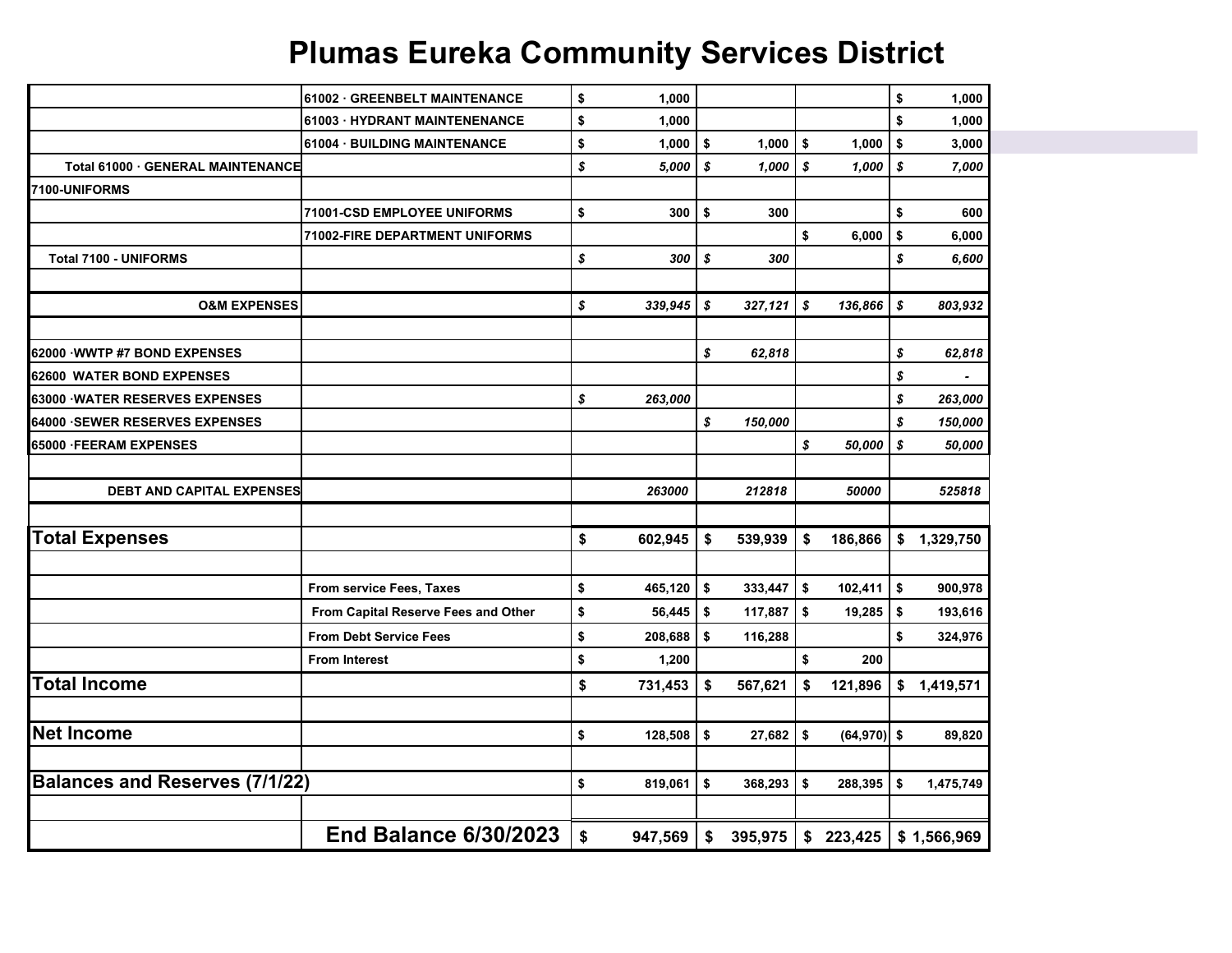|                 |                                                                   |                       |                     |              | FY22/23 Budget: Wages |                          |                               |                                         |                     |        |
|-----------------|-------------------------------------------------------------------|-----------------------|---------------------|--------------|-----------------------|--------------------------|-------------------------------|-----------------------------------------|---------------------|--------|
|                 | Adopted                                                           |                       |                     |              |                       |                          |                               |                                         |                     |        |
| $\mathbf{1}$    |                                                                   | <b>Total Wages</b>    |                     |              | <b>Fire Wages</b>     |                          |                               | <b>Enterprise Wages</b>                 |                     |        |
| 2               | TATE: General Manager                                             | \$90,002              |                     | \$9,000      |                       |                          |                               | <b>Total Wages</b>                      | \$248,936           |        |
| 3               | <b>COLE: Administrative Manager</b>                               | \$49,969              |                     | \$7.495      |                       |                          |                               | <b>Fire Contribution</b>                | (\$16,495)          |        |
| 4<br>5          | <b>PRINCE: System Operator</b><br><b>ROWEDEN: Project Manager</b> | \$65,765              |                     |              |                       |                          |                               |                                         |                     |        |
|                 |                                                                   | \$43,200<br>\$248,936 |                     | \$16,495     |                       |                          |                               | Water/Sewer Total Wages                 | \$232,440           |        |
| 6               |                                                                   |                       |                     |              |                       |                          |                               |                                         |                     |        |
| $\overline{7}$  |                                                                   |                       |                     |              |                       |                          | Water %                       | 50.00%                                  | \$0                 |        |
| 8               |                                                                   |                       |                     |              |                       |                          | Sewer %                       | 50.00%                                  | $\overline{50}$     |        |
| 9               |                                                                   |                       |                     |              |                       |                          |                               |                                         |                     |        |
| 10              |                                                                   |                       | <b>WATER</b>        | <b>SEWER</b> | <b>FIRE</b>           | <b>TOTALS</b>            |                               |                                         |                     |        |
|                 |                                                                   | <b>Total Wages</b>    | \$116,220           | \$116,220    | \$16,495              | \$248,936                |                               |                                         |                     |        |
|                 |                                                                   | (Project Mgr)         | $-$21,600$          | $-$21,600$   |                       | $-$43,200$               |                               |                                         |                     |        |
| 11<br>12        | <b>BENEFITS</b>                                                   | <b>Benefit Wages</b>  | \$94,620            | \$94,620     | \$16,495              | \$205,736                |                               |                                         |                     |        |
| 13              | <b>Contribution Percentage</b>                                    |                       | 46.50%              | 46.50%       | 7.00%                 | 100.0%                   |                               |                                         |                     |        |
| 14              | <b>Medical Insurance</b>                                          |                       | \$41,998            | \$41,998     | \$6,322               | \$90,317                 |                               |                                         |                     |        |
|                 | Dental Insurance                                                  |                       | \$1,441             | \$1,441      | \$217                 | \$3,100                  |                               |                                         |                     |        |
|                 | Vision Insurance                                                  |                       | \$343               | \$343        | \$52                  | \$738                    |                               |                                         |                     |        |
| 15              | Retirement                                                        |                       | \$9,567             | \$9,567      | \$1,440               |                          | \$20,574 10% of Benefit Wages |                                         |                     |        |
| 16              |                                                                   | <b>Total Benefits</b> | \$53.349            | \$53,349     | \$8,031               | \$114,729                |                               |                                         |                     |        |
| 17              |                                                                   |                       |                     |              |                       |                          |                               |                                         |                     |        |
| 18              | <b>COLA based on Social Security: 3%</b>                          |                       |                     |              |                       |                          |                               | <b>PRINCE WAGES</b>                     |                     |        |
| 19              | <b>TATE WAGES</b>                                                 |                       |                     |              |                       |                          | PREVIOUS WAGE PER HOUR        |                                         | \$30.38             |        |
| $\overline{21}$ | PREVIOUS WAGE PER HOUR                                            |                       | \$43.27             |              |                       | COLA                     |                               |                                         | 3.000%              |        |
| 22              | <b>COLA</b>                                                       |                       | 0.000%              |              |                       | <b>HOURS PER WEEK</b>    |                               |                                         | 40                  |        |
| 23              | <b>HOURS PER WEEK</b>                                             |                       | 41                  |              |                       | <b>WEEKS PER YEAR</b>    |                               |                                         | 52                  |        |
| 24              | <b>WEEKS PER YEAR</b>                                             |                       | 52                  |              |                       | <b>NEW WAGE PER HOUR</b> |                               |                                         | \$31.29             |        |
| 25              | <b>NEW WAGE PER HOUR</b>                                          |                       | \$43.27             |              |                       | <b>WAGE RAISE</b>        |                               | 5.00%                                   | \$32.86             | \$2.48 |
| 26<br>27        | <b>WAGE RAISE</b>                                                 | 0.00%<br><b>TOTAL</b> | \$43.27<br>\$90,002 |              |                       |                          |                               |                                         | \$65,765            |        |
| $\overline{28}$ |                                                                   |                       |                     |              |                       |                          |                               |                                         |                     |        |
| 29              |                                                                   |                       |                     |              |                       |                          |                               |                                         |                     |        |
| 30              | <b>COLE WAGES</b>                                                 |                       |                     |              |                       |                          |                               | <b>ROWDEN WAGES</b>                     |                     |        |
| 31              | <b>PREVIOUS WAGE PER HOUR</b>                                     |                       | \$23.08             |              |                       |                          | PREVIOUS WAGE PER HOUR        |                                         | \$45.00             |        |
| 32              | <b>COLA</b>                                                       |                       | 3.00%               |              |                       | COLA                     |                               |                                         | 0.00%               |        |
| 33              | <b>HOURS PER WEEK</b>                                             |                       | 40                  |              |                       | <b>HOURS PER WEEK</b>    |                               |                                         | 18                  |        |
| 34              | <b>WEEKS PER YEAR</b>                                             |                       | 52                  |              |                       | <b>WEEKS PER YEAR</b>    |                               |                                         | 52                  |        |
| 35              | <b>NEW WAGE PER HOUR</b>                                          |                       | \$23.78             | \$1.88       |                       | <b>NEW WAGE PER HOUR</b> |                               |                                         | \$45.00             |        |
| 36<br>37        | <b>WAGE RAISE</b>                                                 | 5.00%<br><b>TOTAL</b> | \$24.96<br>\$49,969 |              |                       | <b>WAGE RAISE</b>        |                               | 0.00%<br><b>TOTAL</b>                   | \$45.00<br>\$43,200 |        |
| 38              |                                                                   |                       |                     |              |                       |                          |                               |                                         |                     |        |
|                 |                                                                   |                       |                     |              |                       |                          |                               |                                         |                     |        |
|                 | <b>LABORER WAGES</b>                                              |                       |                     |              |                       |                          |                               |                                         |                     |        |
|                 | PREVIOUS WAGE PER HOUR                                            |                       | \$0.00              |              |                       |                          |                               | <b>PAGER DUTY</b>                       |                     |        |
|                 | COLA                                                              |                       | 1.30%               |              |                       | \$15 X 365               | \$5,475.00                    |                                         |                     |        |
|                 | <b>HOURS PER WEEK</b>                                             |                       | 40                  |              |                       |                          |                               |                                         |                     |        |
|                 | <b>WEEKS PER YEAR</b>                                             |                       | 52                  |              |                       |                          |                               |                                         |                     |        |
|                 | <b>NEW WAGE PER HOUR</b>                                          |                       | \$0.00              | \$0.00       |                       |                          |                               |                                         |                     |        |
|                 | <b>WAGE RAISE</b>                                                 | 5.00%<br><b>TOTAL</b> | \$0.00<br>\$0       |              |                       |                          |                               |                                         |                     |        |
|                 |                                                                   |                       |                     |              |                       |                          |                               |                                         |                     |        |
|                 |                                                                   |                       |                     |              |                       |                          |                               |                                         |                     |        |
|                 |                                                                   |                       |                     |              |                       |                          |                               |                                         |                     |        |
|                 | Health, Dental, Vision Benefits                                   |                       |                     |              |                       |                          |                               | <b>Fire Stipends</b>                    |                     |        |
|                 |                                                                   |                       |                     |              |                       |                          |                               |                                         | Annually            |        |
|                 | Tate                                                              | \$31,385              |                     |              |                       | Fire Chief               |                               |                                         | \$<br>14,400        |        |
|                 | Prince                                                            | \$31,385              |                     |              |                       | Captains (2)             |                               |                                         | \$<br>2,400         |        |
| 37              | Cole                                                              | \$31,385              |                     |              |                       |                          | Engineer Vehicle Maintenance  |                                         | \$<br>1,200         |        |
| 38              |                                                                   |                       |                     |              |                       | <b>EMS Manager</b>       |                               |                                         | \$<br>2,400         |        |
| 40              | Annually                                                          | \$94,155              | Total               | \$94,155     |                       |                          |                               | Total                                   | \$20,400            |        |
| 41              |                                                                   |                       |                     |              |                       |                          |                               |                                         |                     |        |
| 42              |                                                                   |                       |                     |              |                       |                          |                               | <b>Call and Training Reimbursements</b> |                     |        |
| 43<br>44        | <b>Overtime Calculation</b>                                       | Est Hours             | OT Rate             | Total        |                       | Call Reimbursement       | Weekly Training Reimbursement |                                         | \$5,225<br>\$2,379  |        |
|                 | 45 Prince                                                         | 40                    | \$45.57             | \$1,823      |                       |                          |                               | Total                                   | \$7,604             |        |
| 47              | Cole                                                              | 40                    | \$37.45             | \$1,498      |                       |                          |                               |                                         |                     |        |
|                 |                                                                   |                       |                     |              |                       |                          |                               |                                         |                     |        |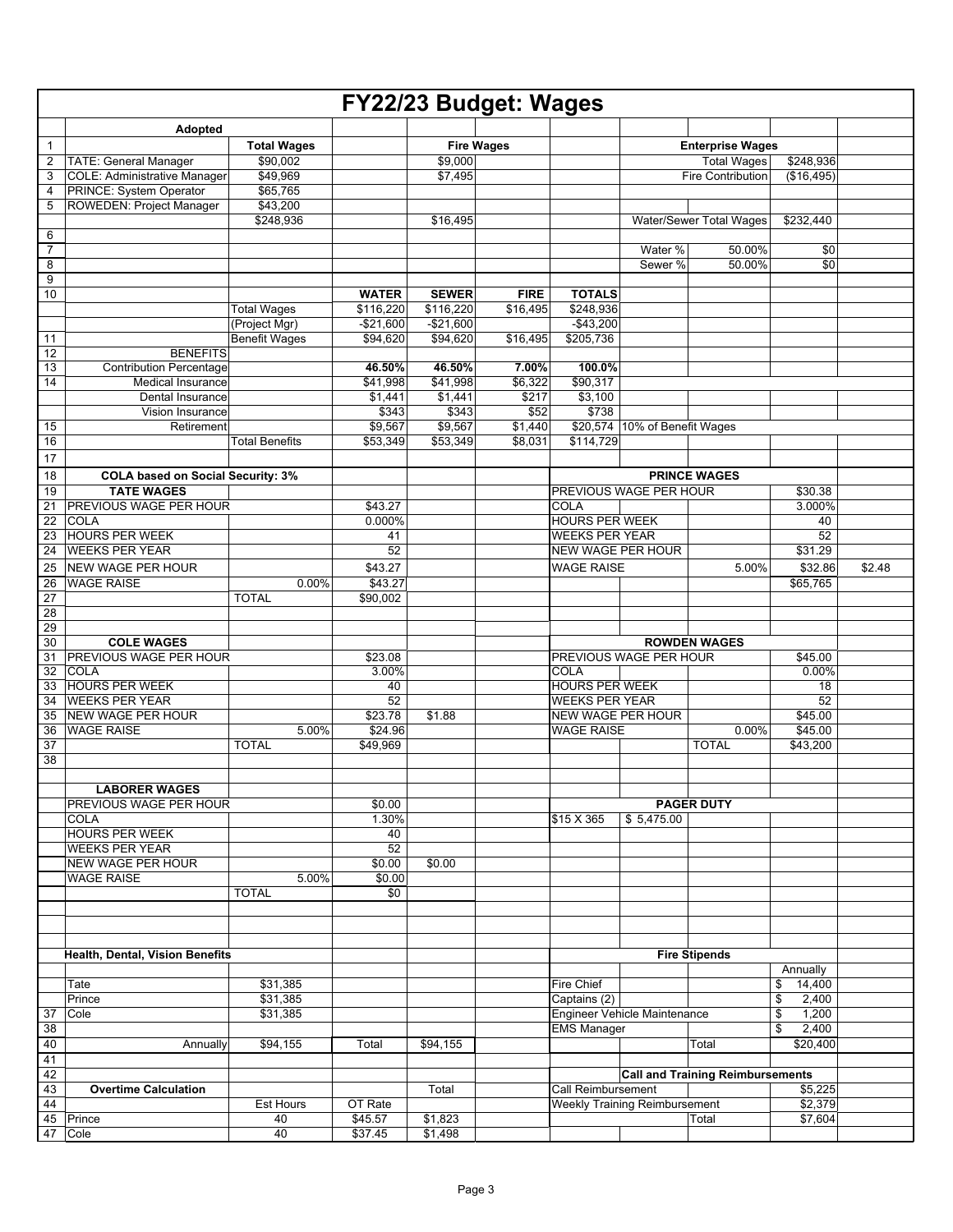| 48 |                                 |            |            |            |        |                            |            |                          |          |
|----|---------------------------------|------------|------------|------------|--------|----------------------------|------------|--------------------------|----------|
| 49 |                                 |            |            |            |        |                            |            |                          |          |
| 50 |                                 |            | Total      | \$3,321    |        | <b>Sick Leave Cash-Out</b> |            |                          |          |
| 51 |                                 | Water      | Wastewater | Fire       |        |                            | Hours/Year | \$/hr                    |          |
| 52 | OT Breakdown                    | 45.0%      | 45.0%      | 10.0%      | Prince |                            | 0          | \$30.38                  | \$0.00   |
| 53 |                                 | \$1,494.29 | \$1,494.29 | \$332.06   | Tate   |                            |            | \$38.21                  | \$152.84 |
| 54 | Rounded                         | \$1,494    | \$1,494    | \$332      | Cole   |                            | 0          | \$23.08                  | \$0.00   |
| 55 |                                 |            |            |            |        |                            |            |                          |          |
| 56 | <b>Vacation Cash-Out</b>        |            |            |            |        |                            |            | Total                    | \$152.84 |
| 57 |                                 | Hours/Year | \$/hr      |            |        |                            | Water      | Wastewater               | Fire     |
|    | Prince (160 hrs/yr)             | 0.00       | \$30.38    |            |        | Sick Leave Breakdown       | 47.5%      | 47.5%                    | 5.0%     |
| 58 | Tate (80 hrs/yr)                | 95.00      | \$43.27    | \$4,110.65 |        |                            | \$72.60    | \$72.60                  | \$7.64   |
| 59 | Cole (40 hrs/yr)                | 0.00       | \$23.78    |            |        | Rounded                    | \$55       | \$55                     | \$0      |
| 60 | Facilities Operator (40 hrs/yr) | 0.00       | \$0.00     |            |        | 96 hours/year Accrual      |            | 192 hour maximum Balance |          |
| 61 | 160 hours maximum Accumulation  |            | Total      | \$4,110.65 |        |                            |            |                          |          |
| 62 |                                 | Water      | Wastewater | Fire       |        |                            |            |                          |          |
| 63 | Vacation Cash-Out Breakdown     | 50.0%      | 50.0%      | 0.0%       |        |                            |            |                          |          |
| 64 |                                 | \$2,055.33 | \$2,055.33 | \$0.00     |        |                            |            |                          |          |
| 66 | 160 hours maximum Accumulation  |            |            |            |        |                            |            |                          |          |
| 67 |                                 |            |            |            |        |                            |            |                          |          |
| 68 |                                 |            |            |            |        |                            |            |                          |          |
| 69 |                                 |            |            |            |        |                            |            |                          |          |
| 70 |                                 |            |            |            |        |                            |            |                          |          |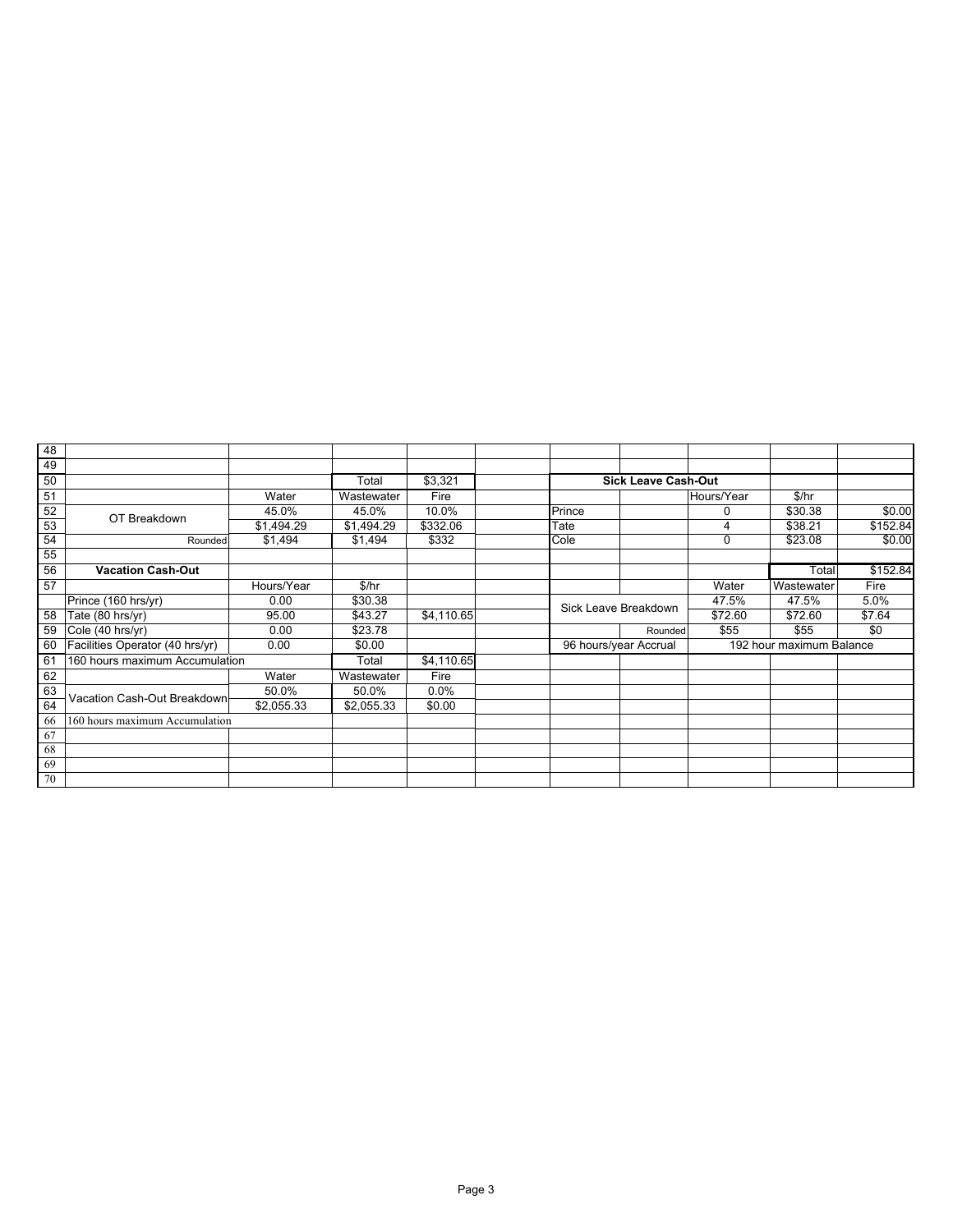| 1              |                         |         |                 |        |                                                    |        |                 |            |                           |                     |
|----------------|-------------------------|---------|-----------------|--------|----------------------------------------------------|--------|-----------------|------------|---------------------------|---------------------|
| $\overline{2}$ |                         |         |                 |        |                                                    |        |                 |            |                           |                     |
|                |                         |         |                 |        | <b>Health Benefits FY 22/23</b>                    |        |                 |            |                           |                     |
| 3              |                         |         |                 |        |                                                    |        |                 |            |                           |                     |
| 4              |                         | Medical | Annual<br>Total | Dental | Annual<br>Total                                    | Vision | Annual<br>Total | <b>HRA</b> | Medical and<br><b>HRA</b> | Benefit FY<br>Total |
| 8              |                         |         |                 |        |                                                    |        |                 |            |                           |                     |
| 9              | <b>General Manager</b>  |         |                 |        |                                                    |        |                 |            |                           |                     |
| 10             | 7/1/22-12/31/22         | \$1,846 | \$11,076        | \$84   | \$504                                              | \$20   | \$120           | \$3,700    | \$14,776                  | \$15,400            |
| 11             | 1/1/23 - 6/30/23        | \$1,938 | \$11,630        | \$88   | \$529                                              | \$21   | \$126           | \$3,700    | \$15,330                  | \$15,985            |
| 12             |                         |         |                 |        |                                                    |        |                 |            | \$30,106                  |                     |
| 13             | <b>Systems Operator</b> |         |                 |        |                                                    |        |                 |            |                           |                     |
| 14             | 7/1/22-12/31/22         | \$1,846 | \$11,076        | \$84   | \$504                                              | \$20   | \$120           | \$3,700    | \$14,776                  | \$15,400            |
| 15             | 1/1/23 - 6/30/23        | \$1,938 | \$11,630        | \$88   | \$529                                              | \$21   | \$126           | \$3,700    | \$15,330                  | \$15,985            |
|                |                         |         |                 |        |                                                    |        |                 |            | \$30,106                  |                     |
| 17             | Administrative Manager  |         |                 |        |                                                    |        |                 |            |                           |                     |
| 18             | 7/1/22-12/31/22         | \$1,846 | \$11,076        | \$84   | \$504                                              | \$20   | \$120           | \$3,700    | \$14,776                  | \$15,400            |
| 19             | 1/1/23 - 6/30/23        | \$1,938 | \$11,630        | \$88   | \$529                                              | \$21   | \$126           | \$3,700    | \$15,330                  | \$15,985            |
| $20\,$         |                         |         |                 |        |                                                    |        |                 |            | \$30,106                  |                     |
| 21             | <b>Totals</b>           |         | \$68,117        |        | \$3,100                                            |        | \$738           | \$22,200   | \$90,317                  | \$94,155            |
| 22             |                         |         |                 |        |                                                    |        |                 |            |                           |                     |
| 23             |                         |         |                 |        | *** Estimated 5% increase for 1/1/2023 - 6/30/2023 |        |                 |            |                           |                     |
| 24             |                         |         |                 |        |                                                    |        |                 |            |                           |                     |
| 25             |                         |         |                 |        |                                                    |        |                 |            |                           |                     |
|                |                         |         |                 |        |                                                    |        |                 |            |                           |                     |
|                |                         |         |                 |        |                                                    |        |                 |            |                           |                     |
|                |                         |         |                 |        |                                                    |        |                 |            |                           |                     |
|                |                         |         |                 |        |                                                    |        |                 |            |                           |                     |
|                |                         |         |                 |        |                                                    |        |                 |            |                           |                     |
|                |                         |         |                 |        |                                                    |        |                 |            |                           |                     |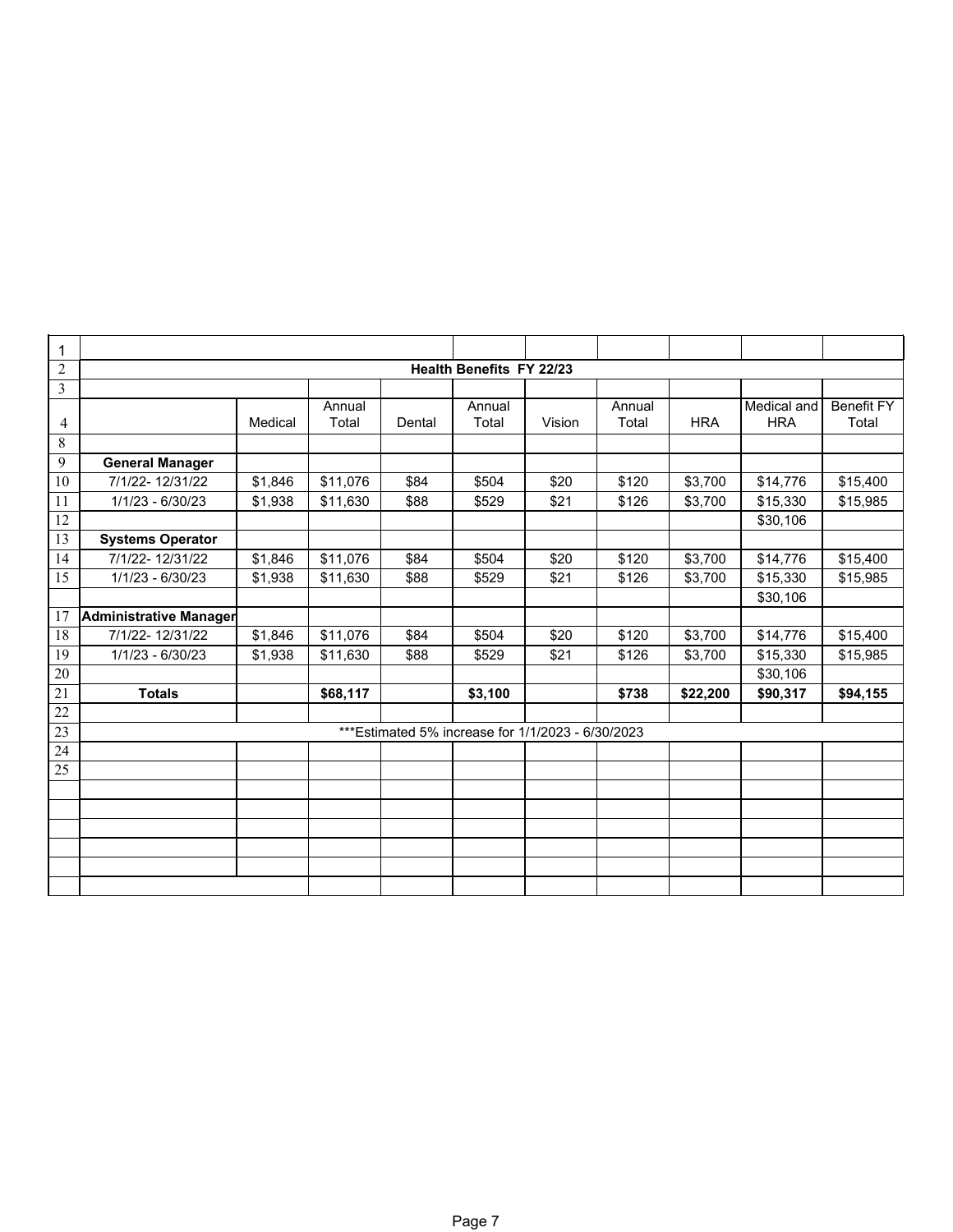|                                      |                  | <b>Plumas Eureka Fire and Rescue</b> |                               |                           |  |  |  |
|--------------------------------------|------------------|--------------------------------------|-------------------------------|---------------------------|--|--|--|
|                                      |                  | FY 22/23                             |                               |                           |  |  |  |
| Adopted                              |                  |                                      |                               |                           |  |  |  |
| <b>Training Reimbursement</b>        |                  |                                      |                               |                           |  |  |  |
| Annual Hours =                       | 156              |                                      | 3 hours/week/firefighter      |                           |  |  |  |
| Reimbursement Rate =                 | \$2.50/hour      |                                      |                               |                           |  |  |  |
|                                      |                  | %<br>Attendance                      | Reimbursable<br>Hours         | Training<br>Reimbursement |  |  |  |
| Name                                 |                  |                                      |                               |                           |  |  |  |
| Steve Munsen                         |                  | 80%                                  | 125                           | \$<br>312                 |  |  |  |
| Jennifer McGuire                     |                  | 70%                                  | 109                           | \$<br>273                 |  |  |  |
| Julie Cassou                         |                  | 70%                                  | 109                           | \$<br>273                 |  |  |  |
|                                      |                  | 50%                                  | 78                            | \$<br>195                 |  |  |  |
|                                      |                  | 70%                                  | 109                           | \$<br>273                 |  |  |  |
| Rich Machado                         |                  | 70%                                  | 109                           | \$<br>273                 |  |  |  |
| <b>Tom Connolly</b>                  |                  | 50%                                  | 78                            | \$<br>195                 |  |  |  |
| Coby Hakalir                         |                  | 50%                                  | 78                            | \$<br>195                 |  |  |  |
| <b>Jeff Train</b>                    |                  | 50%                                  | 78                            | \$<br>195                 |  |  |  |
| Gary McFarland                       |                  | 50%                                  | 78                            | \$<br>195                 |  |  |  |
| <b>Tiffany Manchip</b>               |                  | 50%                                  | 78                            | \$<br>195                 |  |  |  |
| Lew Prince                           |                  | 70%                                  | 109                           | \$<br>273                 |  |  |  |
|                                      |                  |                                      | <b>Training Total</b>         | \$<br>2,379               |  |  |  |
| <b>Call Reimbursement (stipends)</b> |                  |                                      |                               |                           |  |  |  |
| Average Calls/year =                 | 50               |                                      |                               |                           |  |  |  |
|                                      | Response<br>$\%$ | Response<br>Number                   | Rate/Call                     | Total<br>Reimbursement    |  |  |  |
| Name                                 |                  |                                      |                               |                           |  |  |  |
| Steve Munsen                         | 65%              | 33                                   | \$22.00                       | \$<br>715                 |  |  |  |
|                                      | 50%              | 25                                   | \$22.00                       | \$<br>550                 |  |  |  |
| Jennifer McGuire                     | 65%              | 33                                   | \$22.00                       | \$<br>715                 |  |  |  |
| Julie Cassou                         | 40%              | 20                                   | \$22.00                       | \$<br>440                 |  |  |  |
|                                      | 50%              | 25                                   | \$22.00                       | \$<br>550                 |  |  |  |
| Rich Machado                         | 50%              | 25                                   | \$22.00                       | \$<br>550                 |  |  |  |
| <b>Tom Connolly</b>                  | 40%              | 20                                   | \$22.00                       | \$<br>440                 |  |  |  |
| Coby Hakalir                         | 40%              | 20                                   | \$22.00                       | \$<br>440                 |  |  |  |
| Jeff Train                           | 25%              | 13                                   | \$22.00                       | \$<br>275                 |  |  |  |
| Gary McFarland                       | 50%              | 25                                   | \$22.00                       | \$<br>550                 |  |  |  |
| <b>Tiffany Manchip</b>               | 50%              | 25                                   | \$22.00                       | \$<br>550                 |  |  |  |
| Lew Prince                           | 50%              | 25                                   | \$22.00                       | \$<br>550                 |  |  |  |
|                                      |                  |                                      | <b>Call Total</b>             | \$<br>5,225               |  |  |  |
| <b>Additional Stipends</b>           |                  |                                      |                               |                           |  |  |  |
| Fire Chief @ \$1200/mo               |                  |                                      |                               | \$<br>14,400              |  |  |  |
| Captain @ \$200.00/mo)               |                  |                                      |                               | \$<br>2,400               |  |  |  |
| Captain @ \$100.00/mo)               |                  |                                      |                               | \$<br>1,200               |  |  |  |
| EMS Manager \$200/month)             |                  |                                      |                               | \$<br>2,400               |  |  |  |
|                                      |                  |                                      | <b>Stipends Program Total</b> | \$<br>20,400              |  |  |  |
|                                      |                  |                                      |                               |                           |  |  |  |
|                                      |                  |                                      |                               |                           |  |  |  |
|                                      |                  |                                      |                               |                           |  |  |  |
|                                      |                  |                                      |                               |                           |  |  |  |
|                                      |                  |                                      |                               |                           |  |  |  |
|                                      |                  |                                      |                               |                           |  |  |  |
|                                      |                  |                                      |                               |                           |  |  |  |
|                                      |                  |                                      |                               |                           |  |  |  |
|                                      |                  |                                      |                               |                           |  |  |  |
|                                      |                  |                                      |                               |                           |  |  |  |
|                                      |                  |                                      |                               |                           |  |  |  |
|                                      |                  |                                      |                               |                           |  |  |  |
|                                      |                  |                                      |                               |                           |  |  |  |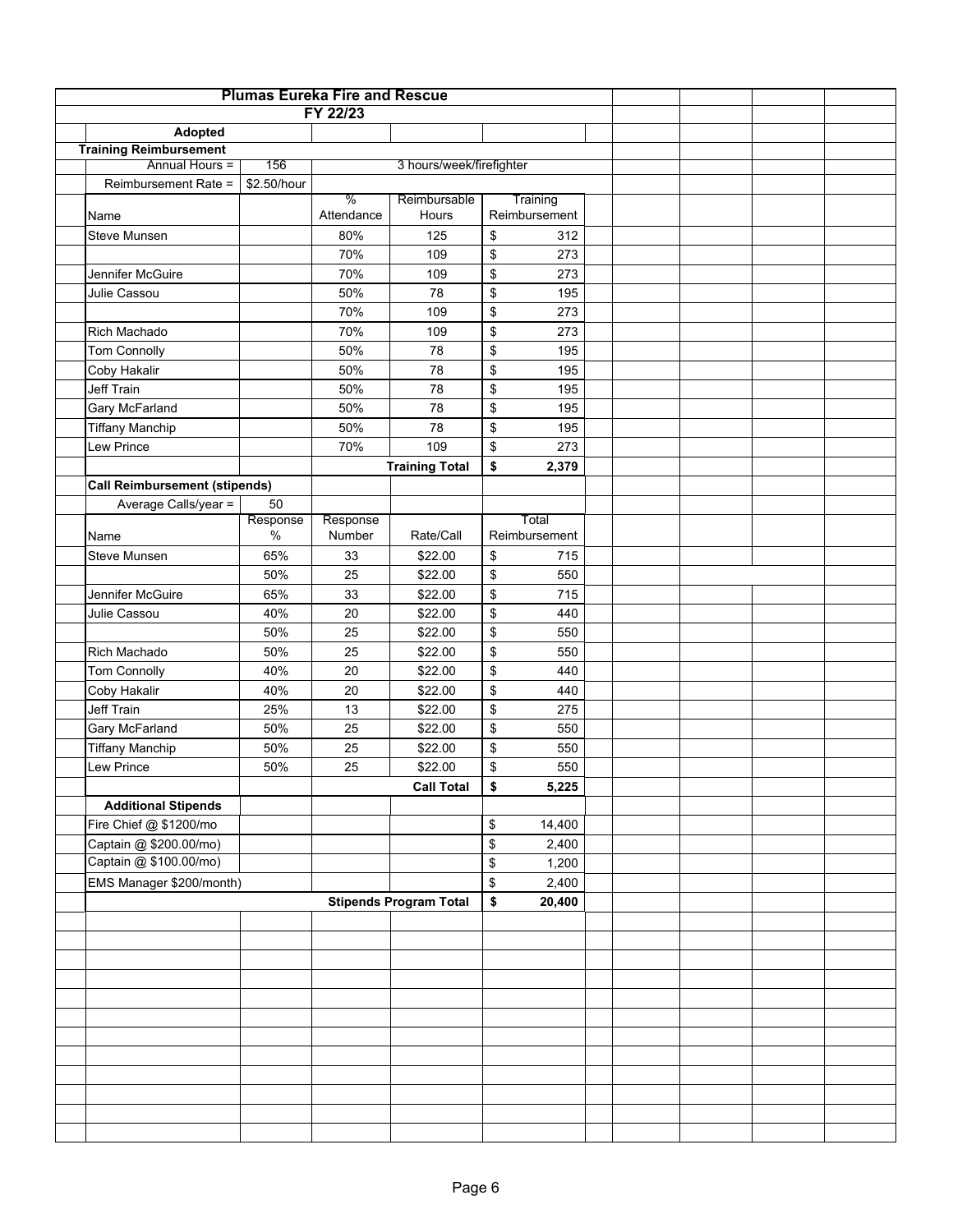|                                      |                  | <b>Plumas Eureka Fire and Rescue</b> |                          |               |                        |  |  |
|--------------------------------------|------------------|--------------------------------------|--------------------------|---------------|------------------------|--|--|
|                                      |                  | FY 22/23                             |                          |               |                        |  |  |
| <b>Fire Operations</b>               |                  |                                      |                          |               |                        |  |  |
| <b>Training Reimbursement</b>        |                  |                                      |                          |               |                        |  |  |
| Annual Hours =                       | 156              |                                      | 3 hours/week/firefighter |               |                        |  |  |
|                                      |                  | $\%$                                 | Reimbursable             |               | Training               |  |  |
| Name                                 |                  | Attendance                           | <b>Hours</b>             |               | Reimbursement          |  |  |
| Steve Munsen                         | \$2.50           | 80%                                  | 125                      | \$            | 312                    |  |  |
| Jennifer McGuire                     | \$2.50           | 80%                                  | 125                      | \$            | 312                    |  |  |
| Julie Cassou                         | \$2.50           | 50%                                  | 78                       | \$            | 195                    |  |  |
| <b>Rich Machado</b>                  | \$2.50           | 50%                                  | 78                       | \$            | 195                    |  |  |
| <b>Tom Connolly</b>                  | \$2.50           | 80%                                  | 125                      | \$            | 312                    |  |  |
| Coby Hakalir                         | \$2.50           | 70%                                  | 109                      | \$            | 273                    |  |  |
| <b>Jeff Train</b>                    | \$2.50           | 50%                                  | 78                       | \$            | 195                    |  |  |
| <b>Tiffany Manchip</b>               | \$2.50           | 50%                                  | 78                       | \$            | 195                    |  |  |
|                                      |                  |                                      | <b>Training Total</b>    | \$            | 1,989                  |  |  |
|                                      |                  |                                      |                          |               |                        |  |  |
| <b>Call Reimbursement (stipends)</b> |                  |                                      |                          |               |                        |  |  |
| Average Calls/year =                 | 50               |                                      |                          |               |                        |  |  |
| Name                                 | Response<br>$\%$ | Response<br>Number                   | Rate/Call                |               | Total<br>Reimbursement |  |  |
| Steve Munsen                         | 65%              | 33                                   | \$22.00                  | \$            | 715                    |  |  |
| Jennifer McGuire                     | 65%              | 33                                   | \$22.00                  | \$            | 715                    |  |  |
| Julie Cassou                         | 25%              | 13                                   | \$22.00                  | \$            | 275                    |  |  |
| <b>Rich Machado</b>                  | 50%              | 25                                   | \$22.00                  | \$            | 550                    |  |  |
| <b>Tom Connolly</b>                  | 50%              | 25                                   | \$22.00                  | \$            | 550                    |  |  |
| Coby Hakalir                         | 50%              | 25                                   | \$22.00                  | \$            | 550                    |  |  |
| Jeff Train                           | 40%              | 20                                   | \$22.00                  | \$            | 440                    |  |  |
| <b>Tiffany Manchip</b>               | 25%              | 13                                   | \$22.00                  | \$            | 286                    |  |  |
|                                      |                  |                                      |                          |               |                        |  |  |
|                                      |                  |                                      | <b>Call Total</b>        | \$            | 4,081                  |  |  |
|                                      |                  |                                      |                          |               |                        |  |  |
| <b>Additional Stipends</b>           |                  |                                      |                          |               |                        |  |  |
| Fire Chief @ \$1200/mo               |                  |                                      |                          | \$            | 14,400                 |  |  |
| Asst. Chief @ 500/mo                 |                  |                                      |                          | $\mathcal{S}$ | 6,000                  |  |  |
| Captain @ \$200.00/mo)               |                  |                                      |                          | \$            | 2,400                  |  |  |
| Engineer @ \$100.00/mo)              |                  |                                      |                          | \$            | 1,200                  |  |  |
|                                      |                  |                                      |                          |               |                        |  |  |
| <b>Stipends Program Total</b>        |                  |                                      |                          | \$            | 24,000                 |  |  |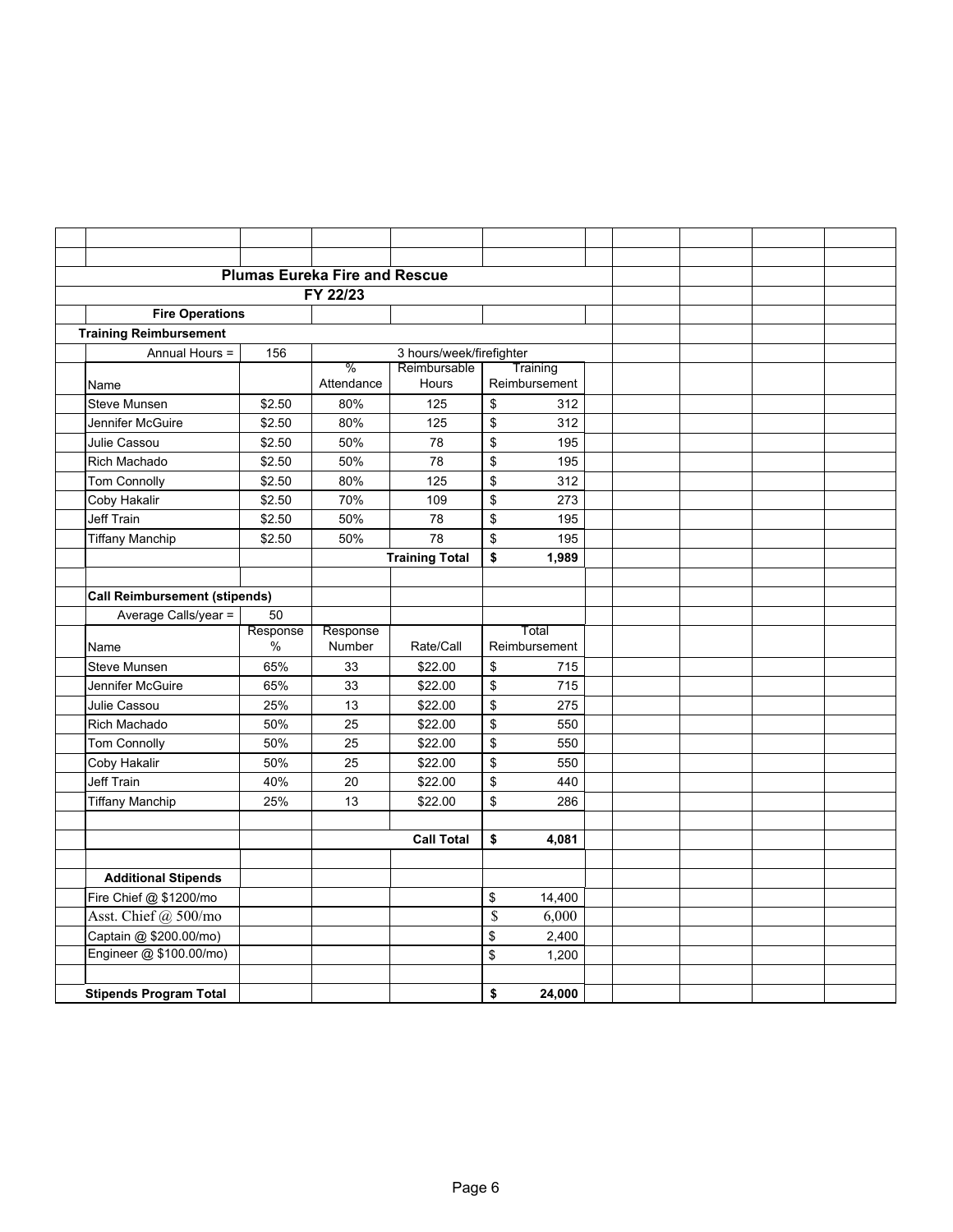| 1                |                        |              |                        |                                    |             |             |          |              |
|------------------|------------------------|--------------|------------------------|------------------------------------|-------------|-------------|----------|--------------|
| $\overline{c}$   |                        |              |                        | <b>WORKERS COMP CALCS FY 22/23</b> |             |             |          |              |
| $\overline{3}$   | <b>Adopted</b>         |              |                        |                                    |             |             |          |              |
| $\overline{4}$   |                        |              |                        |                                    |             |             |          |              |
| 5                | Employee               |              | <b>Classification</b>  |                                    | FY 21/22    |             | FY 20/21 |              |
|                  | Tate                   |              | Municipal - non manual |                                    | \$5.45      | <b>NS</b>   | \$5.19   |              |
| $\boldsymbol{7}$ | Chief                  |              | Paid Fireman           |                                    | \$9.65      | $\mathbf 0$ | \$9.19   |              |
| $\,8\,$          | Cole                   |              | Clerical               |                                    | \$5.45      | $\mathbf 0$ | \$5.19   |              |
| 9                | Rowden                 |              | Municipal - non manual |                                    | \$5.45      | 0           | \$5.19   |              |
| 10               | Prince                 |              | Water /Wastewater      |                                    | \$5.45      | 0           | \$5.19   |              |
| 11               |                        |              |                        |                                    |             |             |          |              |
| 12               |                        |              | Wage                   | Est. OT                            |             |             |          |              |
| 13               |                        |              |                        |                                    |             |             |          |              |
| 14               | Tate                   |              | \$90,002               | \$0.00                             | \$4,905.09  |             |          |              |
| 15               | Cole                   |              | \$49,969               | \$1,497.85                         | \$2,804.93  |             |          |              |
| 16               | Prince                 |              | \$65,765               | \$1,822.80                         | \$3,683.56  |             |          |              |
| 17               | Rowden                 |              | \$43,200               | \$0.00                             | \$2,354.40  |             |          |              |
| 18               |                        |              |                        |                                    | \$13,747.98 |             |          |              |
| 19               |                        |              |                        |                                    |             |             |          |              |
| 20               |                        |              |                        |                                    |             |             |          |              |
| 21               |                        |              |                        |                                    |             |             |          |              |
| 22               | <b>Fire Volunteers</b> | 13           | \$482.50               | $\vert$ S                          | \$6,272.50  |             |          |              |
| 23               | Other volunteers       | 0            | \$54.50                | <b>NS</b>                          | \$0.00      |             |          |              |
| 24               | Board members          | 5            | \$54.50                | <b>NS</b>                          | \$272.50    |             |          |              |
| 25               |                        |              |                        |                                    | \$6,272.50  |             |          |              |
| 26               | Misc                   |              |                        |                                    |             |             |          |              |
| 27               |                        |              |                        |                                    |             |             |          |              |
| 28               |                        | <b>WATER</b> |                        | <b>WASTEWATER</b>                  |             | <b>FIRE</b> |          |              |
| 29               |                        |              |                        |                                    |             |             |          |              |
| 30               |                        | 46.50%       |                        | 46.50%                             |             | 7.00%       |          | $\mathbf{1}$ |
| 31               | Wages                  | \$6,392.81   |                        | \$6,392.81                         |             | \$962.36    |          |              |
| 32               | <b>Fire Chief</b>      |              |                        |                                    |             | \$0.00      |          |              |
| 33               | <b>Fire Volunteers</b> |              |                        |                                    |             | \$6,273     |          |              |
| 34               | other volunteers       | \$0.00       |                        | \$0.00                             |             | \$0.00      |          |              |
| 35               | Board                  | \$90.83      |                        | \$90.83                            |             | \$90.83     |          |              |
| 36               | Misc                   | \$0.00       |                        | \$0.00                             |             | \$0.00      |          |              |
| 37               | <b>Total</b>           | \$6,483.64   |                        | \$6,483.64                         |             | \$7,325.69  |          |              |
| 38               |                        | 31.95%       |                        | 31.95%                             |             | 36.10%      |          |              |
| 39               |                        |              |                        |                                    |             |             |          |              |
| $40\,$           |                        | <b>TOTAL</b> | \$20,292.98            |                                    |             |             |          |              |
| 41               |                        |              |                        |                                    |             |             |          |              |
| 42               |                        |              |                        |                                    |             |             |          |              |
|                  |                        |              |                        |                                    |             |             |          |              |
|                  |                        |              |                        |                                    |             |             |          |              |
|                  |                        |              |                        |                                    |             |             |          |              |
|                  |                        |              |                        |                                    |             |             |          |              |